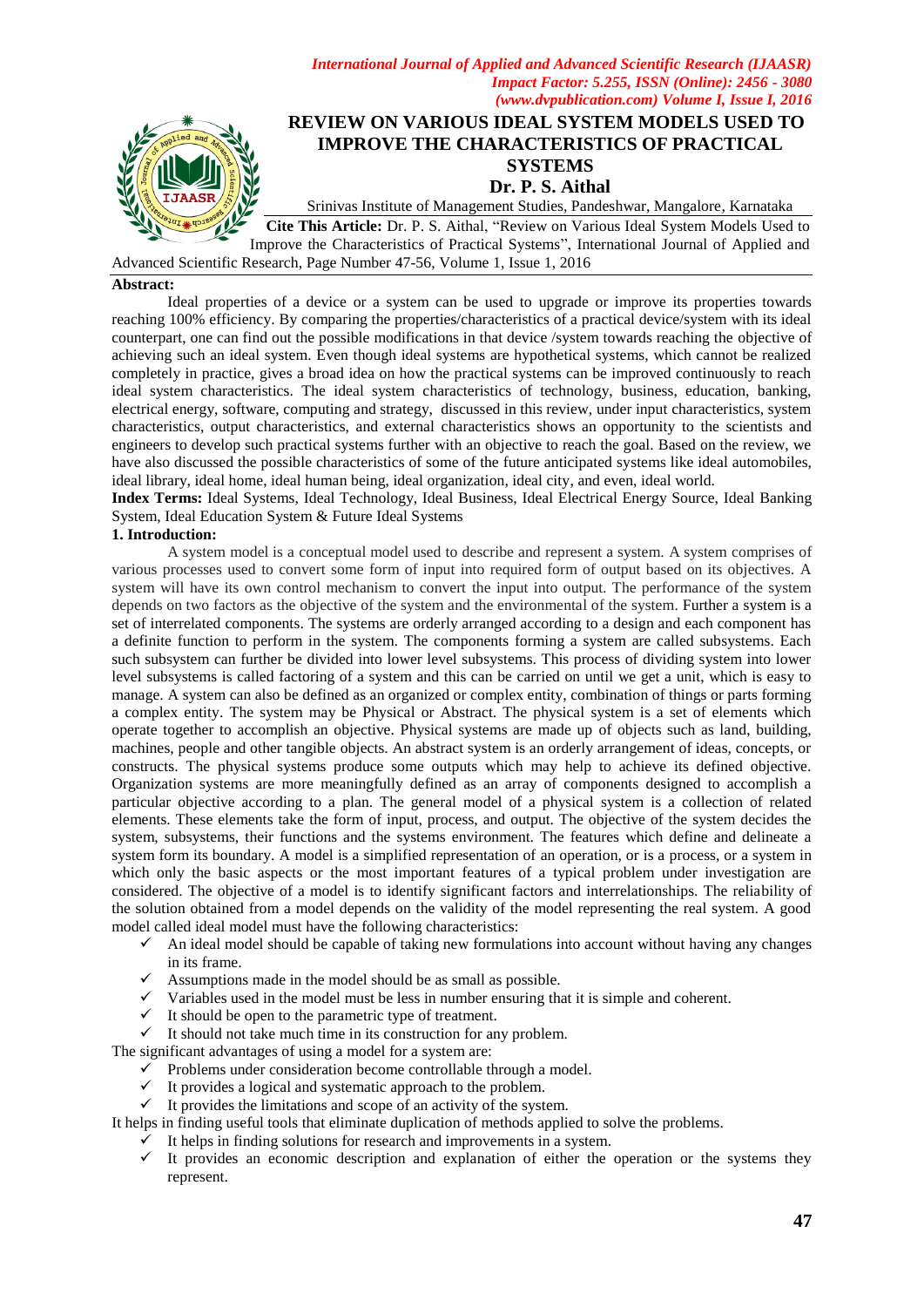Predictive Models predict facts and relationships among the various activities of the problem. These models do not have an objective function as a part of the model to evaluate decision alternatives. In this model, it is possible to get information as to how one or more factors change as a result of changes in other factors. An example of predictive model is the model of an Ideal system. Descriptive Models describe facts and relationships among the various activities of the problem. These models also do not have an objective function as a part of the model to evaluate decision alternatives. In this model also, it is possible to get information as to how one or more factors change as a result of changes in other factors. An example of descriptive model is the model of a real system.

In this paper, we have reviewed ideal properties of various hypothetical systems which can be used to upgrade or improve their properties towards reaching 100% efficiency. By comparing the properties/characteristics of a practical device/system with its ideal counterpart, one can find out the possible modifications in that device /system towards reaching the objective of achieving such an ideal system. Even though ideal systems are hypothetical systems, which cannot be realized completely in practice, gives a broad idea on how the practical systems can be improved continuously to reach ideal system characteristics. The ideal system characteristics of technology, business, education, banking, electrical energy, software, computing and strategy, discussed in this review, under input characteristics, system characteristics, output characteristics, and external characteristics shows an opportunity to the scientists and engineers to develop such practical systems further with an objective to reach the goal. Based on the review, we have also discussed the possible characteristics of some of the future anticipated systems like ideal automobiles, ideal home, ideal human being, ideal organization, ideal city and even ideal world.

## **2. Ideal Systems:**

It is well known that we can improve the performance of any system by comparing it with a hypothetical, predicted system of that kind called "Ideal system" [1]. The word "Ideal system" refers to the system which has ideal characteristics i.e., perfect in every way. It is what the mind pictures as being perfect. The characteristics of the present system can be improved towards the characteristics of the ideal system by doing research and innovation. The concept of an ideal gas, ideal fluid, ideal engine, ideal switch, ideal voltage source, ideal current source, ideal semiconductor devices like ideal diodes, ideal transistors, ideal amplifiers etc. have been defined and taken as standards to improve the quality and performance of such practical devices or systems. Some of the ideal systems are listed table 1, along with their definitions. It is found that, by keeping such hypothetical devices or systems in mind, researchers have continuously been improving the characteristics/properties of practical devices / systems to upgrade their performances. Hence, ideal properties of a device or a system can be used to upgrade or improve its properties towards reaching 100% efficiency. By comparing the properties/characteristics of a practical device/system with its ideal counterpart, one can find out the possible modifications in that device /system towards reaching the objective of achieving such an ideal system [2].

| S.No           | <b>Ideal Systems</b>    | <b>Definition of Ideal Systems</b>                                                     |
|----------------|-------------------------|----------------------------------------------------------------------------------------|
| 1              | Ideal gas               | A hypothetical gas whose molecules occupy negligible space and have no                 |
|                |                         | interactions, and which consequently obeys the gas laws exactly.                       |
| $\overline{2}$ | Ideal fuel              | It should possess high calorific value, moderate ignition temperature, burn            |
|                |                         | without giving harmful gas, cheap and easily available everywhere, no risk             |
|                |                         | during usage or transportation, burn completely, and burn smoothly.                    |
|                | Ideal solution          | An ideal solution or ideal mixture is a solution in which the enthalpy                 |
|                |                         | of solution is zero                                                                    |
| $\mathcal{E}$  | Ideal fluid             | An ideal fluid is one with constant density and has zero viscosity coefficient         |
| $\overline{4}$ | <b>Ideal Engine</b>     | A heat engine operating on perfect reversible cycle with 100 % efficiency.             |
| 5              | Ideal switch,           | An ideal switch would have no voltage drop when closed, and would have no              |
|                |                         | limits on voltage or current rating. It would have zero rise time and fall             |
|                |                         | time during state changes, and would change state without "bouncing" between           |
|                |                         | on and off positions, with negligible power loss.                                      |
|                | Ideal voltage<br>source | It is a two-terminal device that maintains a fixed voltage drop across its             |
| 6              |                         | terminals. It is often used as a mathematical abstraction that simplifies the          |
|                |                         | analysis of real electric circuits.                                                    |
| 7              | Ideal current<br>source | It is a current source that supplies constant current to a circuit despite the voltage |
|                |                         | dropped in the circuit. It act as a 100% efficient source of current: it has infinite  |
|                |                         | internal resistance.                                                                   |
| 8              | <b>Ideal Diode</b>      | It is a diode that acts like a perfect conductor when a voltage is applied forward     |
|                |                         | biased and like a perfect insulator when a voltage is applied reverse biased. So       |
|                |                         | when a positive voltage is applied across the anode to the cathode,                    |
|                |                         | the diode conducts forward current instantly.                                          |

Table 1: Some of ideal systems in science, engineering and social sciences with their definitions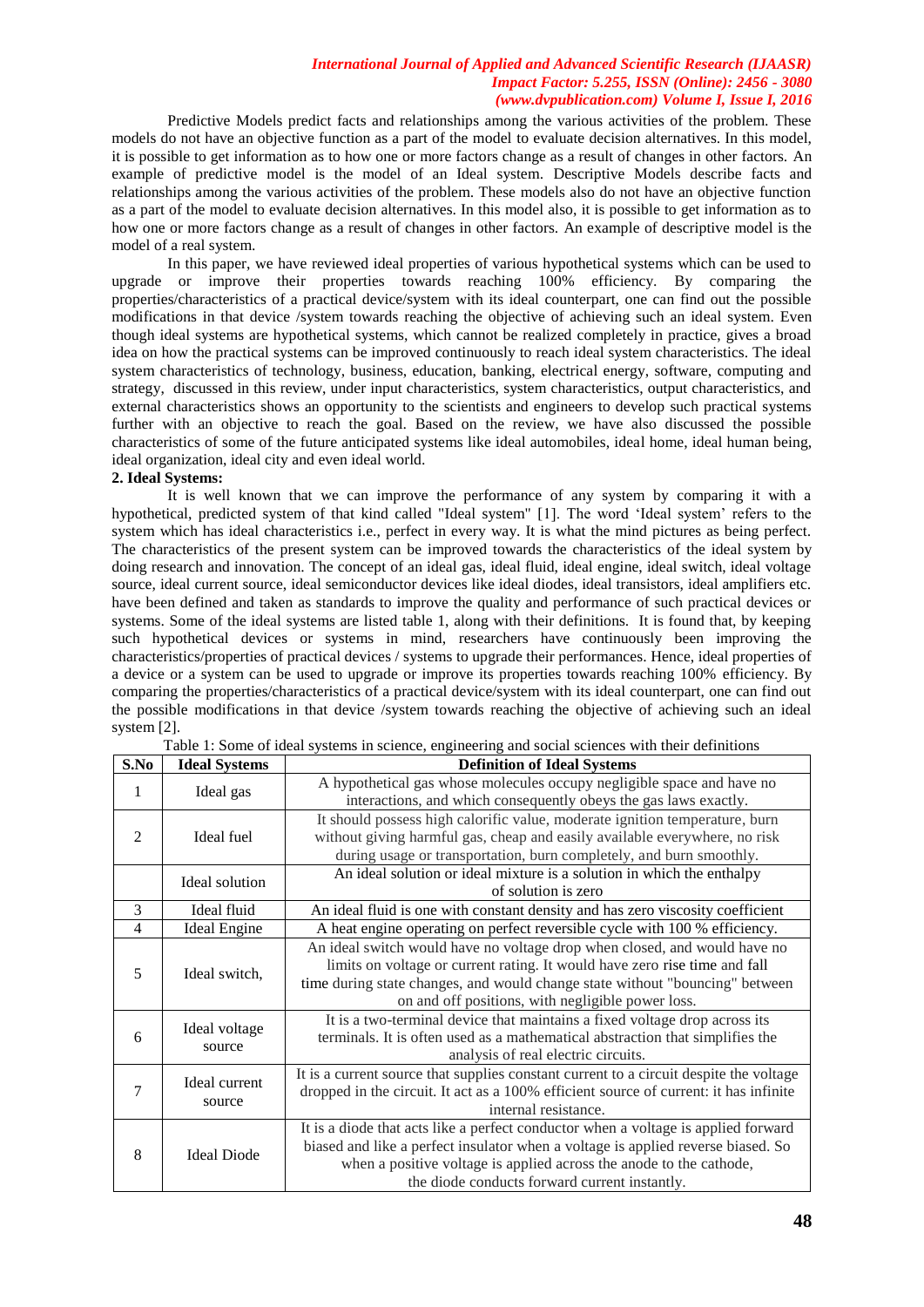| 9  | <b>Ideal Transistor</b>          | The ideal transistor model the base and emitter are at the same AC voltage. They<br>differ only by a constant DC potential. The collector current is equal to the<br>emitter current and proportional to the base current.                                                                                                                                                                                                                  |
|----|----------------------------------|---------------------------------------------------------------------------------------------------------------------------------------------------------------------------------------------------------------------------------------------------------------------------------------------------------------------------------------------------------------------------------------------------------------------------------------------|
| 10 | <b>Ideal Amplifier</b>           | Ideal amplifier has Infinite input impedance, zero output impedance, zero<br>common-mode gain, or, infinite common-mode rejection, Infinite open-loop<br>gain, and Infinite bandwidth.                                                                                                                                                                                                                                                      |
| 11 | <b>Ideal Business</b>            | A business which as ideal input characteristics, ideal output characteristics, ideal<br>system requirements and ideal marketing conditions [3-4].                                                                                                                                                                                                                                                                                           |
| 12 | <b>Ideal Education</b><br>System | Has an ideal characteristic under Input conditions, Systems requirements, Output<br>conditions and Environmental $\&$ social conditions [5-7].                                                                                                                                                                                                                                                                                              |
| 13 | Ideal<br>Technology              | An ideal technology system should have characteristics to fulfil its objectives to<br>solve all problems of human beings including both basic needs and advanced<br>gadgets to support comfort living to realize their dreams. Based on various<br>factors which decide the ideal technology system characteristics, a model<br>consisting of input conditions, output conditions, environmental conditions and<br>system requirements [2]. |
| 14 | <b>Ideal Strategy</b>            | It is the mixture of Red ocean strategy, Blue ocean strategy, Green ocean<br>strategy, and Black ocean strategy, also called white ocean mixed strategy [8].                                                                                                                                                                                                                                                                                |
| 15 | <b>Ideal Energy</b><br>Source    | It provides an infinite amount of energy without any constraints of the load. It has<br>100% energy output efficiency [9]                                                                                                                                                                                                                                                                                                                   |
| 16 | <b>Ideal Banking</b>             | Ideal Banking has ideal input conditions, output conditions, system requirements,<br>and social $&$ environmental conditions [10].                                                                                                                                                                                                                                                                                                          |
| 17 | <b>Ideal Library</b>             | Ideal library system is a ubiquitous universal resource centre openly accessible<br>by everybody online to get any type of information from various databases, e-<br>books, Journals and any other type of publications free of cost electronically [11].                                                                                                                                                                                   |
| 18 | Ideal software                   | It is a general purpose software model which can be used for any platform, any<br>type of system, and application automation, without making modifications in the<br>form of structure, coding by an external person/agency [12].                                                                                                                                                                                                           |

**3. Ideal Technology Model:**

The concept of ideal technology can be predicted as a technology which can solve all basic needs of human beings and provide a luxurious comfortable life without affecting the society and environment. Ideal technology should have characteristics in order to elevate the quality of life to a unique level with perfect equality so that every human being in this universe should lead happy and comfortable life and realize the socalled concept of heaven on earth. Based on various factors which decide the ideal technology system characteristics, a model consisting of input conditions, output conditions, environmental conditions and system requirements [2]. The input properties are: (1) Manipulate the fundamental nature of matter to provide solutions to basic and advanced problems of mankind. (2) In-expensive & self-reliable in terms of resources to make it attractive to be used by people/countries of varied economical situations. (3) Ubiquitous so that the technology provide solutions and services at anytime, anywhere, any amount of time to the users. (4) Affordable to everybody so that it uses common materials available in nature and manipulate effectively to the need of human being at an affordable cost. The Output properties are (1) Solve basic needs like food, drinking water, renewable energy, clothing, shelter, health and clean environment. (2) Provide comfort life to the users by providing solutions to their desires. (3) Equality ; ideal technology provide equal opportunity and similar solutions to every user irrespective of their gender, religion, background, education, economic status, and country of origin. (4) Automation; ideal technology automate all processes in every type of industries to avoid human interference in work/control in order to provide an expected output based on programming. (5) Immortality is the ultimate goal of ideal technology so that it can create an avenue for deathless situation or enhancement of human life span. The System Requirement Properties are (1) General purpose technology to support all fields and problems of human & living beings on the earth. (2) Self-directed & self-controlled & self-regulated so that the technology can control itself in order to achieve its goal. (3) Easy, simple, quick & user-friendly to solve all type of problems and to provide a quick ideal solution. (4) Scalable so that it is used for solving the small and simple problem to large and complex problems of life. (5) Omnipotent to identify and solve problems and provide comfortability to a human being and feeling him like God. (6) Exploring new opportunities to improve and explore comfortability and further leisure in the life of people. (7) An infinite potential for further development of life in the universe. The Environment/external Properties are (1) Maintain clean environment through its processes and avoids footprint of processes while achieving a specific function. (2) Infinite business opportunities by creating new products / services with ideal characteristics. (3) Adaptive to any situations to achieve stated goal. (4) No side effects so that it should be safe for users, and the environment. Any technology which has the above properties/characteristics is considered as ideal technology and the conventional technologies have serious drawbacks/limitations in terms of the above properties [2]. Many research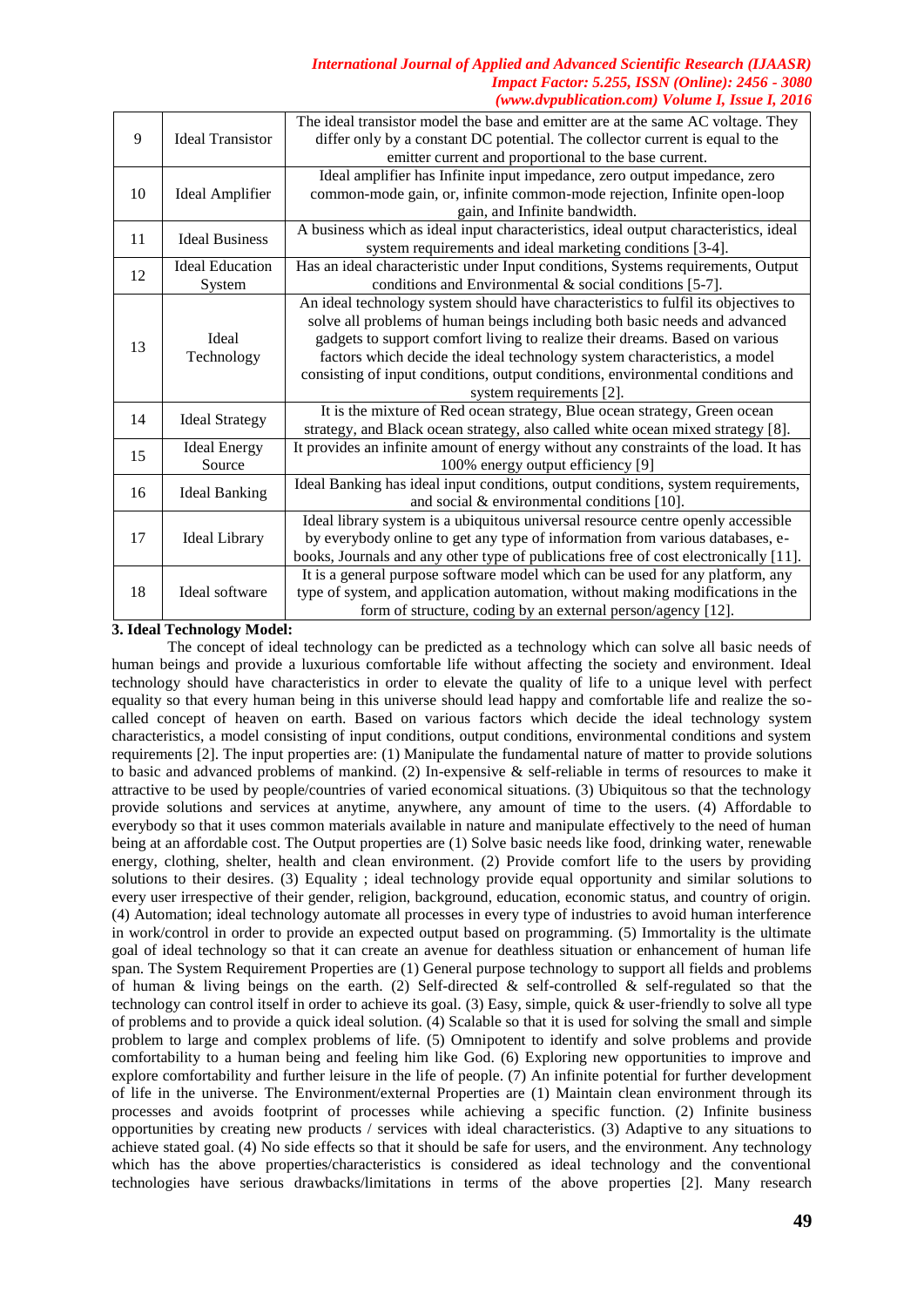publications focus on solving various problems of the society by utilizing nanotechnology as an ideal technology [13-19].

## **4. Ideal Business Model:**

An Ideal business system shall have characteristics which can be predicted and classified. Based on various factors which decide the ideal business system characteristics, a model consisting of the input conditions, output conditions, market conditions and system requirements.

- $\checkmark$  The Ideal Business sells its products/services to the entire world rather than a single neighborhood and hence it has an unlimited global market.
- $\checkmark$  The Ideal Business offers a product/service, which enjoys an inelastic demand in the market. (inelastically refers to a product that people need or desire almost at any price.)
- $\checkmark$  The Ideal Business markets a product/service that cannot be easily copied. This means that the product/service is original or, at least, it is something that can be copyrighted or patented.
- $\checkmark$  The Ideal Business has minimal labor requirements. The fewer personnel, the better is the business.
- $\checkmark$  The Ideal Business operates on a low overhead. It does not need an expensive location. It does not need large amounts of electricity, or advertising, or legal advice, or high-priced employees, or a large inventory.
- $\checkmark$  The Ideal Business does not require big cash outlays or major investments in equipment or product. In other words, it does not require huge capital.
- The Ideal Business is relatively free of all kinds of government regulations or restrictions.
- $\checkmark$  The Ideal Business is portable or easily moveable. This means one can shift his business and himself anywhere he wants to.
- $\checkmark$  The Ideal Business satisfies its owner"s intellectual needs. There is nothing like being fascinated with what he does.
- $\checkmark$  The Ideal Business leaves enough free time to its owner. In other words, it doesn't require his labor and attention of 12, 16, or 18 hours a day.
- The Ideal Business is one in which the income is not limited by the personal output (Leverage). In the Ideal- Business, one can have 10,000 customers as easily as can have one."
- $\checkmark$  The ideal Business will not have any liability after sales.
- $\checkmark$  The ideal Business will not have problems like seasonality, perishability and price drop.<br> $\checkmark$  In ideal Business the demand is always very high than supply and the efficiency of
- In ideal Business the demand is always very high than supply and the efficiency of production is always 100%.
- $\checkmark$  The ideal Business will be sustainable for a long time.

Any business which has the above properties is considered as an ideal business and the conventional business called brick and mortar business has serious drawbacks/limitations in terms of the above properties. Many research publications focus on improving the quality of business towards ideal nature [3-4, 20-21].

## **5. Ideal Education Model:**

Education at its best will effectively prepare students for the working world. An ideal education system would not only prepare students for the working world but would also prepare them to become empowered to transform the working world to better suit the needs of the people. An Ideal education system shall have characteristics which can be predicted and classified. Based on various factors which decide the ideal education system characteristics, a model consisting of the input conditions, output conditions, system requirements, and social & environmental conditions [5-7].

- $\checkmark$  The Ideal Education provides education to the entire world rather than a single neighbourhood /Country and hence it has an unlimited global reachability.
- $\checkmark$  The Ideal Education offers courses of study, which enjoys an inelastic demand in the world market. (Inelastic refers to a Course that people need or desire almost at any price.)
- $\checkmark$  The Ideal Education provides all types of courses in all field of specialization and imparts knowledge, skills and experience to all people irrespective of their age, gender, previous qualification and country of origin.
- $\checkmark$  The Ideal Education system provides high-quality education to everybody irrespective of their economic, social, linguistic and cultural background.
- $\checkmark$  The Ideal Education system needs minimum instructors in identified courses and must utilize optimum service from them.
- $\checkmark$  The Ideal Education system operates on a low overhead. It does not need an expensive location, big campus and huge amount of infrastructure. Only a few Universities are required to provide quality education to the entire world.
- The Ideal Education system does not require major investments in equipment and other education  $\&$ training. systems or repetition of a large number of universities in every state and every country. In other words, it does not require huge capital.
- $\checkmark$  The Ideal Education system is relatively free of all kinds of government regulations or restrictions.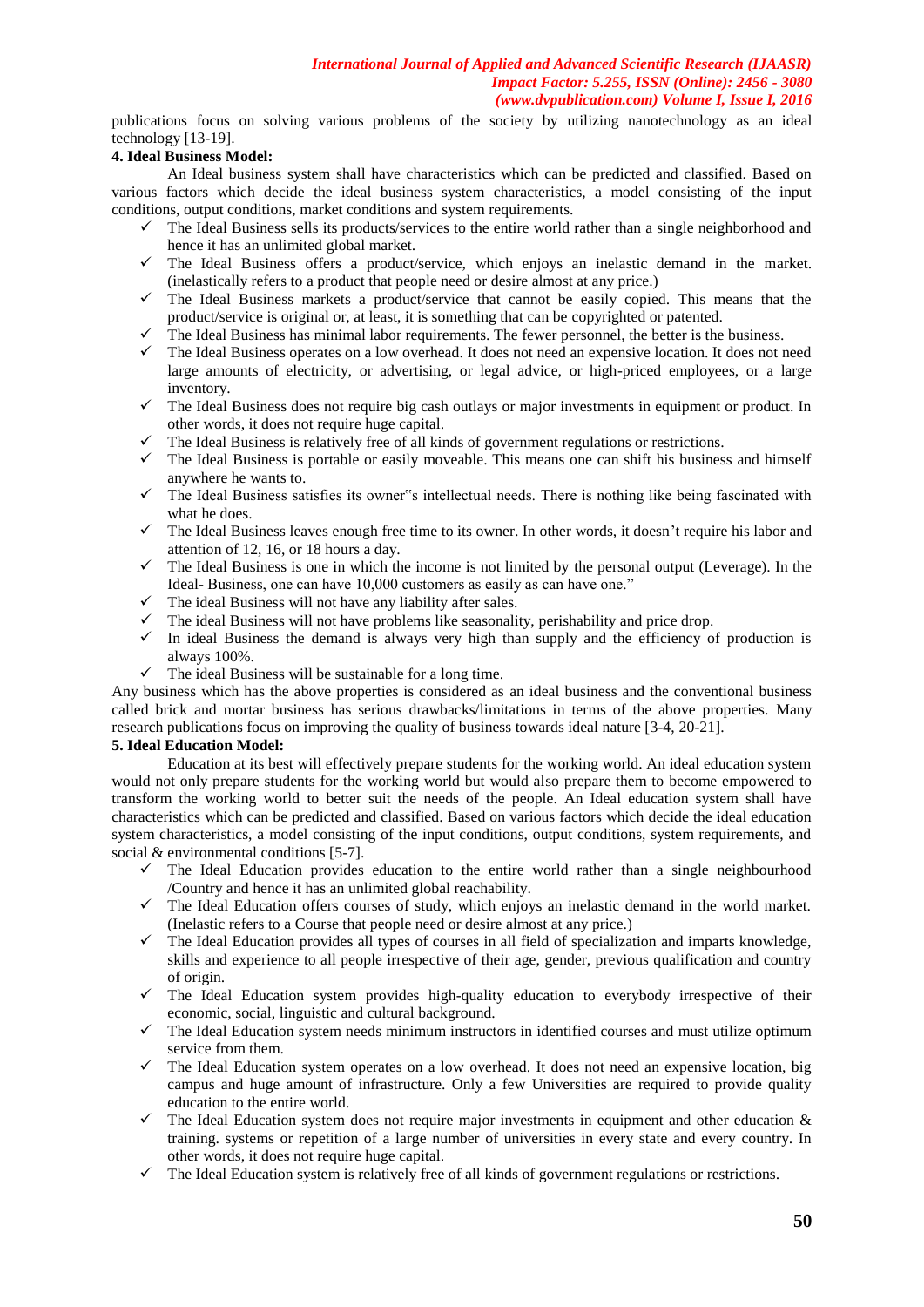- $\checkmark$  The Ideal Education system is portable or easily moveable. This means a student registered for a course should get the service wherever he moves.
- The Ideal Education system satisfies its student"s intellectual needs. There are no constraints like compulsory subjects, minimum and maximum subjects.
- The Ideal Education system leaves enough free time to instructors as well as students. In other words, it doesn't require attention/study of 12, 16, or 18 hours a day.
- $\checkmark$  The Ideal Education system is one in which the income of the university does not limit by the personal output (Leverage). In the Ideal Education system, one can train 10,000 students as easily as can have one."
- $\checkmark$  The ideal Education system students can take exams anytime, any number of times and results should be declared immediately. There is nothing like losing a year due to failure in examination.
- $\checkmark$  The ideal Education system will provide services to its registered students anywhere, anytime and any amount of time. i.e., it is ubiquitous.
- $\checkmark$  In an ideal system, the technology is used in such a way that all pedagogies of the education system should be delivered effectively.
- $\checkmark$  An ideal education system provides all students with not only basic knowledge but also social skills and good behaviours.
- In ideal Education system, the demand for a variety of courses is higher than supply and the efficiency of the system is always 100%.
- $\checkmark$  In ideal Education system, the students have a choice of alternative in terms of course/service providers.
- $\checkmark$  The ideal Education system will be sustainable for a long time.
- Any education system which has the above properties is considered as the ideal education system and the conventional education systems called brick and mortar systems have serious drawbacks/limitations in terms of the above properties [5]. Several research publications focus towards improving the quality of higher education towards ideal nature [22-23].

#### **6. Ideal Banking Model:**

Ideal Banking System model by considering various characteristics under 4 categories such as Input conditions, Systems requirements, Output conditions and Environmental & social conditions, and analyzed these characteristics with an objective to achieve the goal. An ideal banking system would not only prepare students for the working world but would also prepare them to become empowered to transform the working world to better suit the needs of the people. An Ideal banking system shall have characteristics which can be predicted and classified. Based on various factors which decide the ideal banking system characteristics, a model consisting of the input conditions, output conditions, system requirements, and social & environmental condition is developed [10].

- The Ideal Banking system provides banking services to the entire world rather than a single neighbourhood town /Country and hence, it has an unlimited global reachability.
- $\checkmark$  The Ideal banking offers services to its customers, which enjoys an inelastic demand in the world market (inelastic means a service that people need or desire almost at any price).
- $\checkmark$  The Ideal banking system provides all types of banking services of both retail banking and business banking to all customers irrespective of their age, gender, previous qualification and country of origin.
- $\checkmark$  The Ideal Banking system provides high-quality banking services to everybody irrespective of their economic, social, linguistic and cultural background.
- $\checkmark$  The Ideal Banking system needs minimum employees in identified areas of operation and must utilize optimum service from them.
- $\checkmark$  The Ideal Banking system operates on a low overhead. It does not need an expensive location, many branches, and huge amount of infrastructure. Only a few Banks are required to provide quality service to the entire world.
- $\checkmark$  The Ideal Banking system does not require major investments in equipment and other infrastructure or repetition of a large number of branches in every state and every country. In other words, it does not require huge capital.
- The ideal banking system is relatively free of all kinds of government regulations or restrictions.
- $\checkmark$  The ideal banking system is portable or easily moveable. This means a customer registered in one bank should be able to get the services wherever he moves and in whichever city he lives.
- $\checkmark$  The ideal banking system satisfies its customers' intellectual needs. There are no constraints like minimum amount transaction, to be registered or avail services only in one bank, minimum and a maximum number of services availed per day.
- The ideal banking system leaves enough free time to service providers/bank employees as well as customers. In other words, it doesn't require attention/study of 12, 16, or 18 hours a day.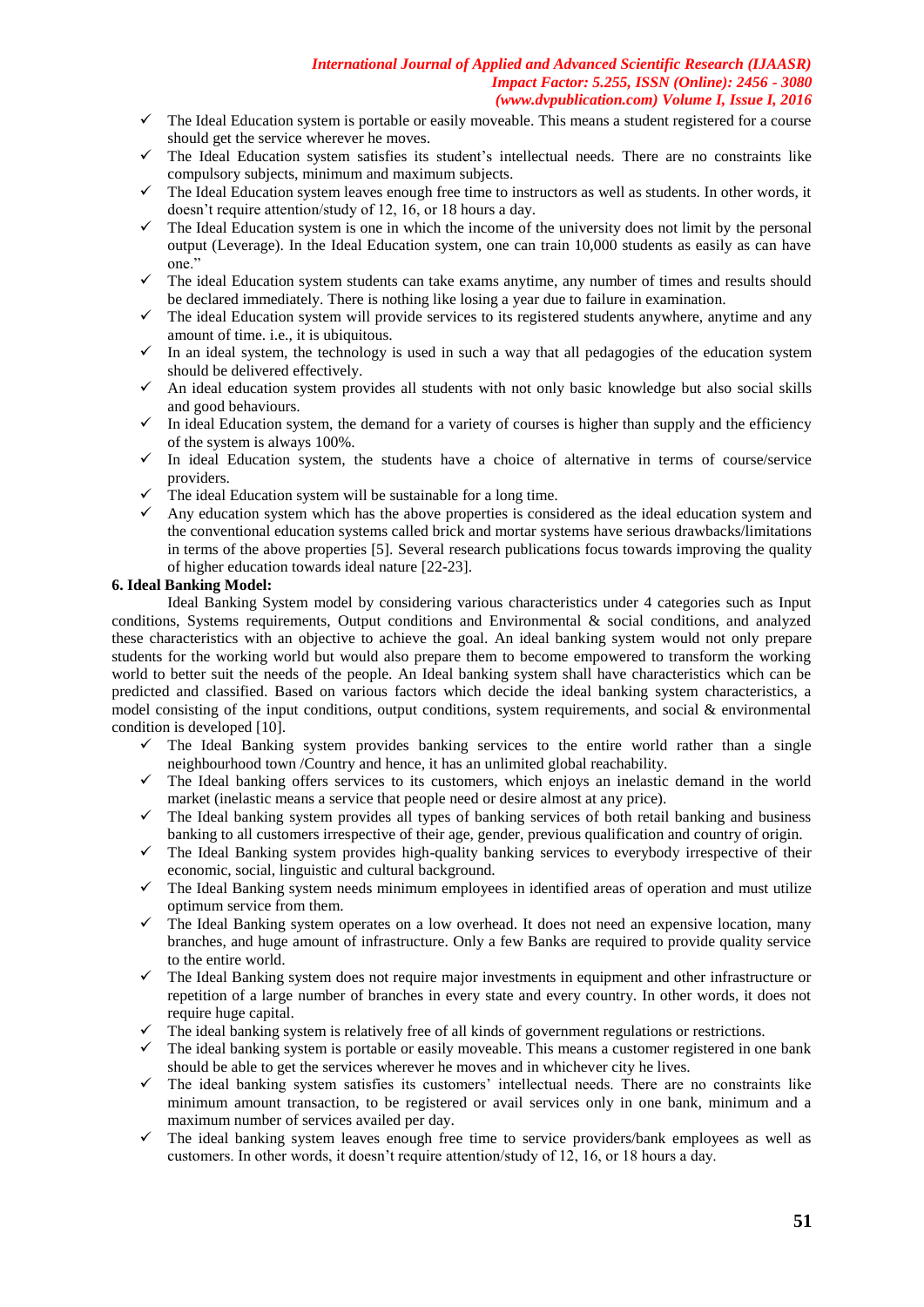- $\checkmark$  The ideal banking system is one in which the income of the bank does not limit by a personal output (Leverage) of the bank workers. In the ideal banking system, a bank can provide any number of customers as easily as can have one.
- $\checkmark$  The ideal Banking system, customers can do transactions at any time, any number of times and results should be declared immediately. There is nothing like wasting time in queue, travel time to the bank etc.
- $\checkmark$  The ideal Banking system will provide services to its registered customers anywhere, anytime and any amount of time. i.e., it is ubiquitous.
- $\checkmark$  In an ideal system, the technology is used in such a way that all services of the banking system should be delivered effectively.
- $\checkmark$  An ideal banking system provides all customers with not only basic knowledge of banking but also on authenticity and security for financial transactions.
- $\checkmark$  In the ideal banking system, the demand for a variety of services is higher than supply and the efficiency of the system is always 100%.
- $\checkmark$  In the ideal banking system, the customers have a choice of alternative in terms of service providers.
- $\checkmark$  The ideal banking system will be sustainable for a long time.
- $\checkmark$  Any banking system which has the above properties is considered as ideal banking system and the conventional education systems called brick and mortar systems have serious drawbacks/limitations in terms of the above properties [24-32].

## **7. Ideal Energy Source:**

An ideal electrical system must include the various characteristics to fulfill the objectives to solve the problems in the energy system. Based on various characteristics the model consists of three important conditions namely input conditions, system requirements and output conditions [9]. The various properties of an ideal electrical energy system are [33-34]:

The input conditions discuss the ideal characteristics of the energy system at the input side.

- $\checkmark$  Identify the fundamental nature of the input system at the production/distribution/utilization.
- $\checkmark$  What are the differences between the practical input systems with the ideal system?
- $\checkmark$  How to reach the ideal system in the production/distribution/utilization.
- $\checkmark$  The challenges in reaching the ideal systems.
- $\checkmark$  The cost involved in improving towards the ideal system.

The output conditions have following properties:

- $\checkmark$  The energy system should provide complete solutions to the requirements.
- $\checkmark$  The energy of should not be wasted in the form of heat or electromagnetic wave.
- $\checkmark$  The energy system should completely avoid the hazardous shocks at its output.

The system requirements concentrate on what are the system requirements to achieve the ideal output in the energy production/distribution/utility.

- The general purpose technology to support all the processes in the production/distribution/utility.
- $\checkmark$  Easy, simple, and affordable system to support the ideal technology.
- $\checkmark$  It should support the further new opportunities for the improvements.
- $\checkmark$  The further new opportunities/improvements should upgrade the existing technology without replacement of the existing technology.

The impact of the new proposed ideal system on the environment are as follows:

- $\checkmark$  Environmental cleanliness.
- $\checkmark$  The amount of unwanted by-products from the system to the environment.
- $\checkmark$  Adaptive to any environmental situations to achieve the goal.
- $\checkmark$  No side effects assuring the users about the safety.

## **8. Ideal Strategy:**

An ideal strategy is a planning and execution strategy which confirms the success of the work in any situational conditions and constraints. This strategy ensures the sustainability of the organization with a huge profit. Ideal strategy always ensures winning in an organizational problem with least or zero effort. The ideal strategy is suitable for hypothetical situations to conform winning but cannot be implemented for real situations. But we can realize the consequences of ideal strategy in practice by means of the new strategy named White Ocean Mixed (WOM) strategy, which is an optimum mixture of all existing strategies like red ocean strategy, blue ocean strategy, green ocean strategy, black ocean strategy and white ocean strategies. Even though the characteristics of ideal strategy cannot be implemented in reality, to develop an optimum strategy which will ensure the organizational success, one has to identify characteristics of ideal strategy. The important characteristics of ideal strategy which will give idea to identify optimum strategy to the organizational problems are given below:

 $\checkmark$  The strategy should be independent of types of business and type of problems.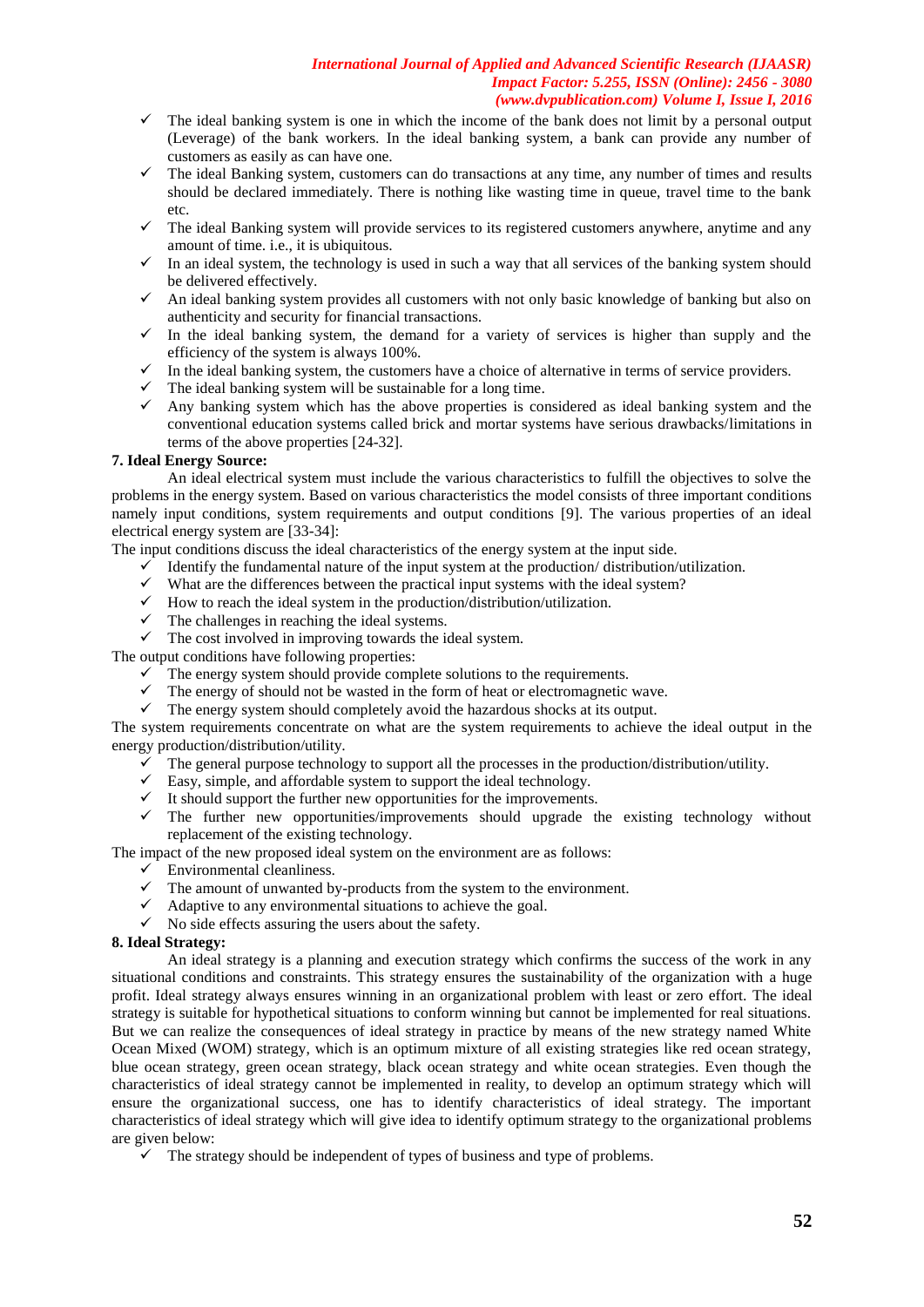- The strategy should identify ideal solutions to organizational problems and fulfil organizational objectives.
- The ideal strategy provides solutions to all problems the organization is facing and gives expected output whatever may be the constraints of the business system.
- Flexible to accommodate internal and environmental changes.
- Success through ideal strategy is measurable.
- Ideal strategy will not consume any resources while implementing.
- $\checkmark$  Ideal strategy is easy to implement and supports to fulfil the objectives at zero cost and zero time without any constraints.
- $\checkmark$  Ideal strategy includes competitive strategy, monopoly strategy, sustainable strategy and survival strategy to win the organizational challenges.
- $\checkmark$  Ideal strategy translates organizational business into ideal business.
- $\checkmark$  Ideal strategy guarantees the organizational success in any kind of internal and external environments.

An optimum strategy is the best strategy within organizational or business constraints to fulfil the objectives of an organization. Optimum strategies of an organization can realizable and results can be tested. Optimum strategy in an organization or in a business model supports how to face competition, how to develop monopoly products and services, how to maintain an environment for sustainability, how to manage turbulent situations for survival, and how to get long term profit for changes in internal and external environments. By mixing various corporate strategies like red ocean competitive strategy [35], blue ocean monopoly strategy [36], green ocean sustainable strategy [37], and black ocean survival strategy [38-40], one can develop white ocean optimum strategy [8] with the intention to use ideal strategy for a given situation.

## **9. Ideal Software:**

The Quality factors of software can be determined using their input characteristics, operational characteristics, transition characteristics, revision characteristics and output characteristics. These characteristics are obvious and essential features expected from any project during development and implementation. The prominent eight input characteristics are (1) Zero input resources, (2) Infinite selectivity, (3) Ubiquitous input acceptance, (4) Infinite input security, (5) Infinite reliability, (6) Infinite usability, (7) Infinite efficiency in data acceptance, and (8) Zero energy consumption at input.

System characteristics include operational characteristics, transitional characteristics and maintenance characteristics. The ten prominent operational characteristics are (1) Zero budget, (2) Full correctness, (3) Easy usability, (4) Perfect integrity, (5) 100% reliability, (6) 100% efficiency, (7) Infinite tolerance to security threats, (8) 100% safety against hazards, (9) Infinite functionality, (10) Perfect Robustness. The importance of any of these factors varies from application to application. In systems where human life is at stake, integrity and reliability factors must be given prime importance. In any business, related application usability and maintainability are key factors to be considered. Always remember in Software Engineering, quality of software is everything, therefore try to deliver a product which has all these characteristics and qualities. The four most prominent transaction characteristics of an ideal software are (1) Perfect interoperability, (2) 100% reusability, (3) perfect portability, and (4) 100% performance guarantee. The ten most prominent maintenance characteristics of ideal software are (1) Zero maintenance cost, (2) Perfect flexibility, (3) Perfect generality, (4) Infinite extensibility, (5) Infinite scalability, (6) Easy testability, (7) Highest modularity, (8) Best readability, (9) Easy documentation for anybody use, (10) Infinite tenant efficiency, and (11) Easy reconfigurability.

The prominent eight output characteristics are (1) 100% accuracy, (2) Perfectly correct output, (3) Perfectly reliable output, (4) Long-term sustainability, (5) Infinitely reusability, (6) 100% output efficiency at very low input, (7) Readability to everyone, and (8) Perfect satisfied user experience. The most prominent external characteristics are (1) Inelastic demand, (2) Infinite market for ideal software, (3) Infinite ability, (4) Cannot be copied by others/competitors, and (5) High-quality service to every user [12, 41].

## **10. Future Ideal Systems:**

Various systems which are useful in practice to human beings for improving comfortability can be also discussed based on ideal system characteristics. Some of such hypothetical systems which can have ideal characteristics are:

- $\checkmark$  Ideal Automobile with characteristics like low procurement cost, zero maintenance cost, easy operation, zero energy consumption etc. which can be achieved using advent in nanotechnology.
- $\checkmark$  Ideal Library– with characteristics like ubiquitous access of information from any corner of the world with no cost by anybody can be achieved using concepts like universal resource centre [11].
- $\checkmark$  Ideal Human Beings- with characteristics like honesty, integrity, courage, self-awareness, wholeheartedness, scientific thinking, openness etc.
- $\checkmark$  Ideal Home with features for good air and light circulation, independency in energy & water, enough storage space, temperature control facility, low maintenance interiors, and exteriors, healthy environment etc.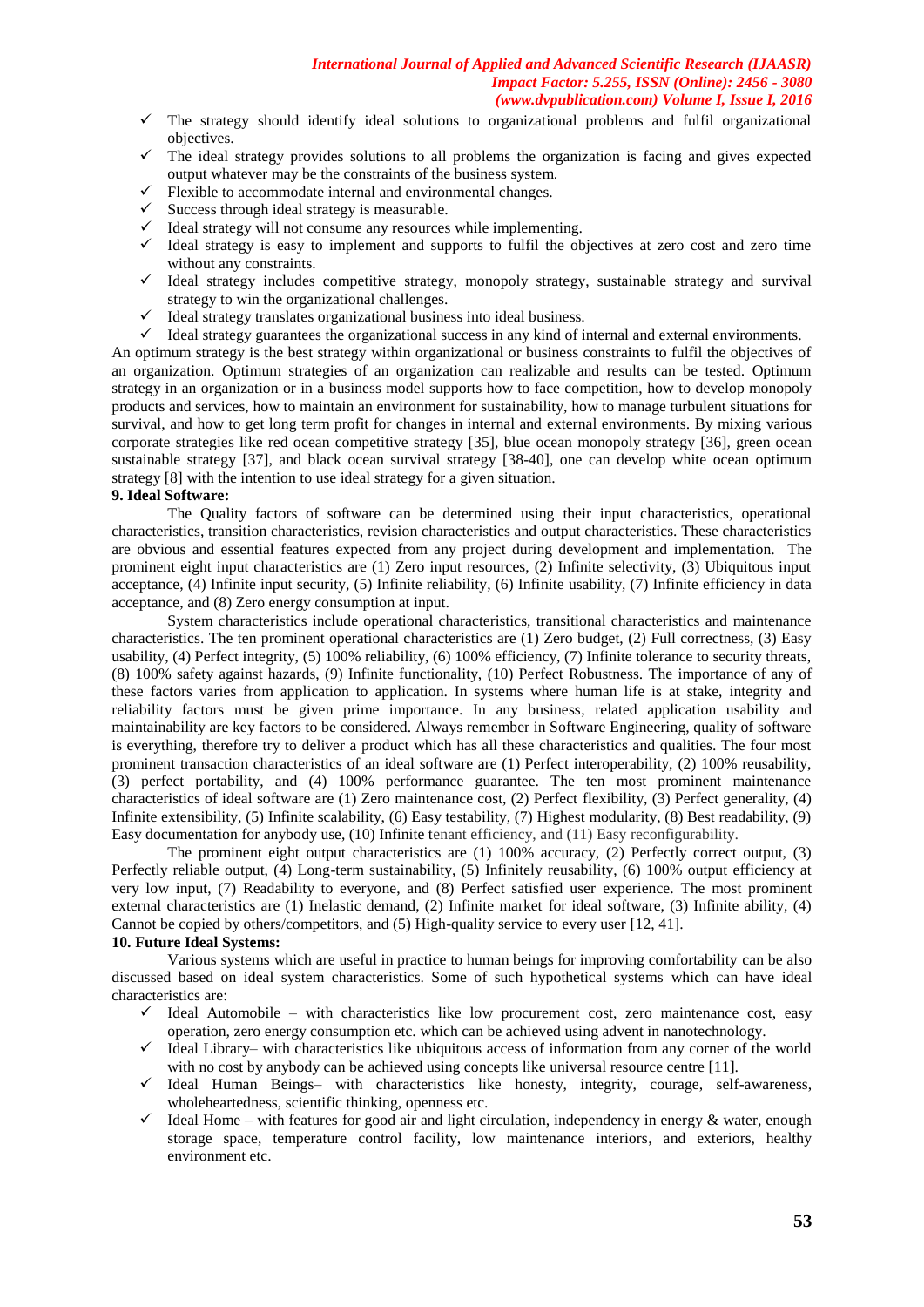- $\checkmark$  Ideal Organization with characteristics like total automation, the opportunity for its employees to work from home [42-44], online ubiquitous services, stakeholder satisfaction, customer delightment etc.
- $\checkmark$  Ideal City with all neat, wide, and clean roads, systematically designed infrastructure and facilities, educated, responsible, and disciplined citizens, independency in all life leading resources, clean potable water, nutritious food, education to everybody, systematically planned sanitary, renewable energy & total health & fitness facilities, every other facility to keep its citizen happy & comfortable.
- $\checkmark$  Ideal World without any differentiation between human beings based on gender, religion, race, cast, and age. The ideal world can have one currency, one judiciary system, one military, one common language, and one social system. It is the world with nutritious food, enough potable drinking water, ambient temperature, clean air, renewable energy, shelter, employment, and health for everybody with the comportable living environment.

## **11. Conclusion:**

Even though ideal systems are hypothetical systems, which cannot be realized completely in practice, gives a broad idea on how the practical systems can be improved continuously to reach ideal system characteristics. The ideal system characteristics of technology, business, education, banking, electrical energy, software, computing and strategy, discussed in this review, under input characteristics, system characteristics, output characteristics, and external characteristics shows an opportunity to the scientists and engineers to develop such practical systems further with an objective to reach the goal. Based on the review, we have also discussed the possible characteristics of some of the future anticipated systems like ideal automobiles, ideal library, ideal home, ideal human being, ideal organization, ideal city, and even, ideal world.

## **12. References:**

- 1. Von Bertalanffy, L. (1968). General systems theory. New York, 41973, 40.<br>2. Aithal P. S., and Shubhrajyotsna Aithal. (2015). Ideal Technology 6
- 2. Aithal P. S., and Shubhrajyotsna Aithal, (2015). Ideal Technology Concept & its Realization Opportunity using Nanotechnology, International Journal of Application or Innovation in Engineering & Management (IJAIEM), 4(2), 153-164.
- 3. Aithal P. S., (2015). Concept of Ideal Business &its Realization Using E-Business Model, International Journal of Science and Research (IJSR), 4(3), 1267 - 1274.
- 4. Aithal P. S., (2015). Mobile Business as an Optimum Model for Ideal Business. International Journal of Management, IT and Engineering (IJMIE), 5 (7), 146-159.
- 5. Aithal P. S. and Shubhrajyotsna Aithal, (2015). An Innovative Education Model to realize Ideal Education System. International Journal of Scientific Research and Management (IJSRM),3(3), 2464 - 2469.
- 6. Aithal P. S. and Shubhrajyotsna Aithal, (2014). Ideal education system and its realization through online education model using mobile devices, Proceedings of IISRO Multi Conference 2014, Bangkok, 7/01/2014, 140 - 146, ISBN No. 978-81-927104-33-13.
- 7. Aithal P. S., & Shubhrajyotsna Aithal, (2016) Impact of On-line Education on Higher Education System, International Journal of Engineering Research and Modern Education (IJERME),1(1), 225- 235.
- 8. Aithal P. S., (2016). The concept of Ideal Strategy & its realization using White Ocean Mixed Strategy. International Journal of Management Sciences and Business Research (IJMSBR), 5(4), 171-179.
- 9. Sridhar Acharya P. &Aithal P. S., (2016).Concepts of Ideal Electric Energy System for production, distribution and utilization, International Journal of Management, IT and Engineering (IJMIE), Vol. 6, Issue 1, pp. 367-379.
- 10. Aithal P. S., (2016). Concept of Ideal Banking and Realization of it using Ubiquitous Banking, Proceedings of National Conference on Changing Perspectives of Management, IT, and Social Sciences in Contemporary Environment, Manegma 2016, SIMS, Mangalore, India, Vol. 14, 13- 24, ISBN 978-93-5265-6523.
- 11. Aithal P. S., (2016). Smart Library Model for Future Generations. International Journal of Engineering Research and Modern Education (IJERME), 1(1), 693-703.
- 12. Aithal, P. S., & Vaikuth Pai, T., (2016). Concept of Ideal Software and its Realization Scenarios. International Journal of Scientific Research and Modern Education (IJSRME), 1(1), 826-837.
- 13. Aithal P. S., and Shubhrajyotsna Aithal, (2015). Managing Anticipated Breakthrough Technologies of 21st Century - A Review. International Journal of Research & Development in Technology and Management Sciences, 21(6), 112–133.
- 14. Aithal P. S. and Shubrajyotsna Aithal, (2015). Nanotechnological Innovations & Business Environment for Indian Automobile Sector: A Review, International Journal of Scientific Research and Modern Education, 1(1), 296-307.
- 15. Aithal P.S. and Shubhrajyotsna Aithal, (2016). Business Strategy for Nanotechnology based Products & Services, Journal of Management Sciences and Business Research, 5(4), 139-149.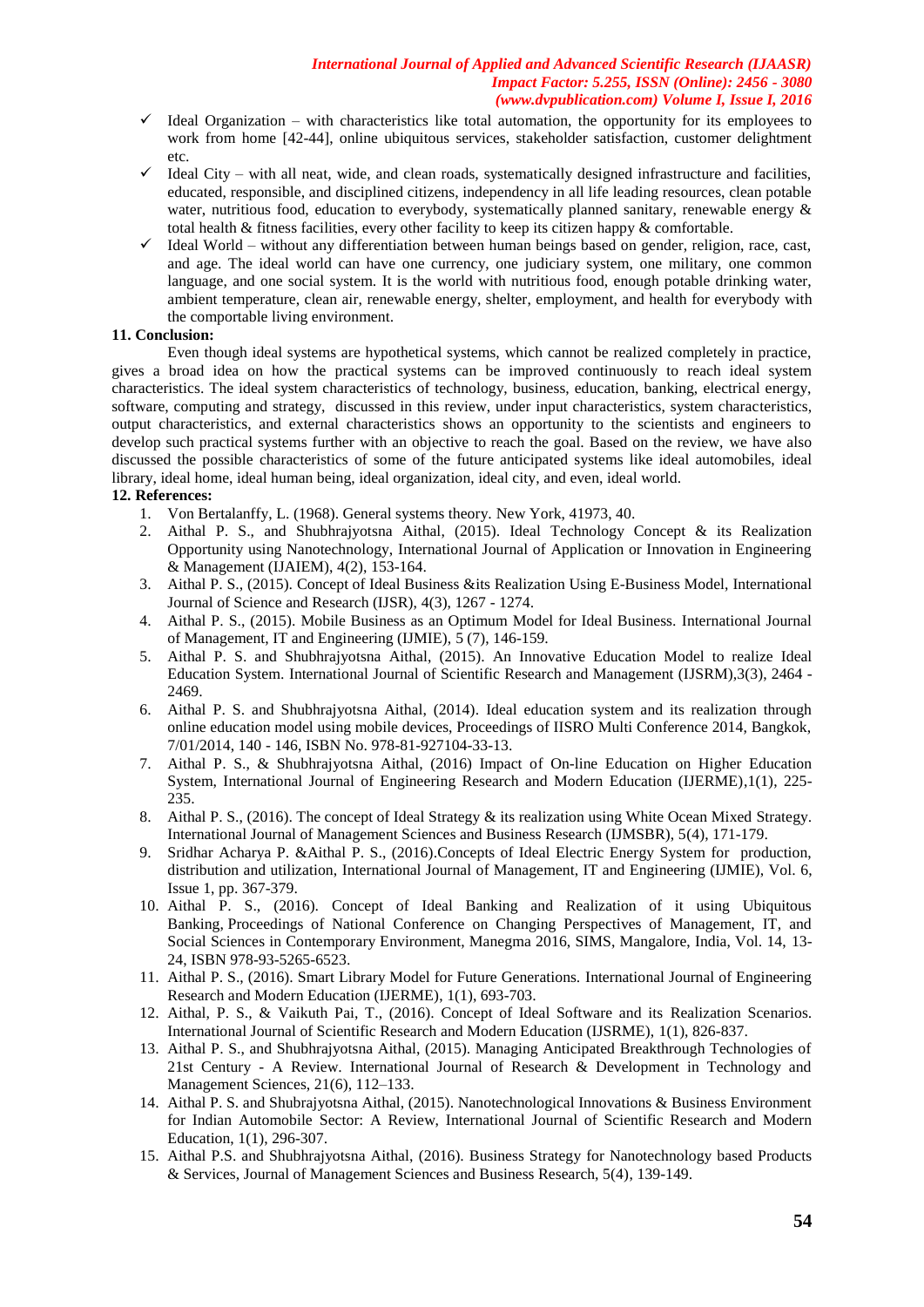- 16. Aithal P.S. and Shubhrajyotsna Aithal, (2016). Nanotechnology Innovations & Business Opportunities: A Review, International Journal of Management, IT and Engineering, 6 (1), 182-204.
- 17. Aithal P.S. & Shubrajyotsna Aithal, (2016).Nanotechnology Innovations and Commercialization Opportunities, Challenges & Reasons for Delay, Proceedings of National Conference on Changing Perspectives of Management, IT, and Social Sciences in Contemporary Environment, Manegma 2016, SIMS, Mangalore, India, Vol. 14, pp-1-12, ISBN 978-93-5265-6523.
- 18. Aithal P. S. & Shubhrajyotsna Aithal (2016).Nanotechnology Innovations & Business Opportunities in Renewable Energy Sector, International Journal of Engineering Research and Modern Education (IJERME). 1(1), 674- 692.
- 19. Aithal P.S., & Shubhrajyotsna Aithal, (2016). Opportunities & Challenges for Green Technology in 21<sup>st</sup> Century. International Journal of Current Research and Modern Education (IJCRME), 1(1),818-828. DOI : 10.5281/zenodo.62020.
- 20. Aithal P.S., (2016). A Review on Opportunities and Challenges for Mobile Business Activities in India, International Journal of Management, IT and Engineering (IJMIE), 6 (1), 124-148.
- 21. Aithal, P. S. (2016). A Review on various E-business and M-business models & Research Opportunities, International Journal of Management, IT, and Engineering (IJMIE), 6(1), 275-298.
- 22. Prithi Rao & Aithal P. S. (2016). Green Education Concepts & Strategies in Higher Education Model, International Journal of Scientific Research and Modern Education (IJSRME), 1(1), 793-802.
- 23. P. S. Aithal and P. M. Suresh Kumar, (2015). Education. International Journal of Management, IT and Engineering (IJMIE), 5(7), 231-247.
- 24. Krishna Prasad, K., & Aithal, P. S. (2015). Massive Growth Of Banking Technology with the Aid of 5G Technologies. International Journal of Management, IT, and Engineering (IJMIE), 5(7), 616-627.
- 25. Aithal, P. S. (2015). Biometric Authenticated Security Solution to Online Financial Transactions. International Journal of Management, IT, and Engineering (IJMIE), 5(7), 455-464.
- 26. Aithal, P. S., & Varambally, K. V. M. (2006). Security Issues in Online Financial Transactions with Special Reference to Banking Industry. Quality in Service Sector and Managerial Challenges – Allied Publisher Pvt. Ltd, 103-114.
- 27. Varambally, K. V. M., & Aithal, P. S. (2009). Mobile Business Technology and Business Proliferation of Banks – A futuristic Approach. Amity Business Review, 10(1), 9–25.
- 28. Aithal, P.S., & Varambally, K. V. M. (2015). Customer Perspective on Online Mobile Banking in India - An Empirical Study. International Journal of Management, IT and Engineering (IJMIE), 5(7), 77-97.
- 29. Aithal, P. S. (2015). Biometric Authenticated Security Solution to Online Financial Transactions. International Journal of Management, IT, and Engineering (IJMIE), 5(7), 455-464.
- 30. Aithal, P. S. (2015). Recommendations on Policy & Regulatory Guidelines for Mobile Banking In India.International Journal of Management, IT, and Engineering (IJMIE), 5(7), 1-20.
- 31. Aithal, P. S. (2015). Factors Affecting Banker's Perspective on Mobile Banking. International Journal of Management, IT, and Engineering (IJMIE), 5(7), 28-38.
- 32. Aithal P.S., (2016). A Review on Advanced Security Solutions in Online Banking Models, International Journal of Scientific Research and Modern Education (IJSRME). 1(1), 421-429.
- 33. Sridhar Acharya P. & Aithal, P. S. (2015). Innovations in Effective Management of Energy using Green Technology, International Journal of Conceptions on Management and Social Sciences, 3(2), 18  $-22.$
- 34. Sridhar Acharya P. & Aithal, P.S., (2016). Impact of Green Energy on Global Warming A Changing Scenario, International Journal of Scientific Research and Modern Education (IJSRME), 1(1), 838-842.
- 35. Porter M. E., Competitive Strategy, New York, The Free Press, 1980.
- 36. Kim W. C., and Mauborgne R., (2004). Blue Ocean Strategy: How to Create Uncontested Market Space and Make the Competition Irrelevant, Harvard Business Review, October, 71-81.
- 37. Silviu M. and Adrian D. T., (2013). The Green Ocean Innovation Model, Global Advanced Research Journal of Management and Business Studies, 2(11), 536-541.
- 38. Aithal P.S., Suresh Kumar P. M., (2015). Black Ocean Strategy A Probe into a New type of Strategy used for Organizational Success, GE International Journal of Management Research, 3(8), 45 - 65.
- 39. Aithal P. S., (2015). Strategy Development and Deployment in Higher Education Institutions,Elixir International Journal, 84, 33594 – 33597.
- 40. Aithal P. S. & Acharya R. K., (2016). Strategic Management Models & Indian Epics, International Journal of Management Sciences and Business Research (IJMSBR), 5(4), 180-188.
- 41. Aithal P. S., Padmanabha Shenoy, & Priyanka Neelam, (2015). [Opportunities & Challenges in Starting](http://www.ijmra.us/project%20doc/2015/SPECIAL_JULY2015/20.pdf)  [Software Company in Developing](http://www.ijmra.us/project%20doc/2015/SPECIAL_JULY2015/20.pdf) Countries. International Journal of Management, IT and Engineering (IJMIE), 5(7), 201-214.
- 42. Suresh Kumar P.M., & Aithal P.S., (2016) Working from Home A Transition in the concept of Workplace, International Journal of Current Research and Modern Education (IJCRME)1(1), 244-249.